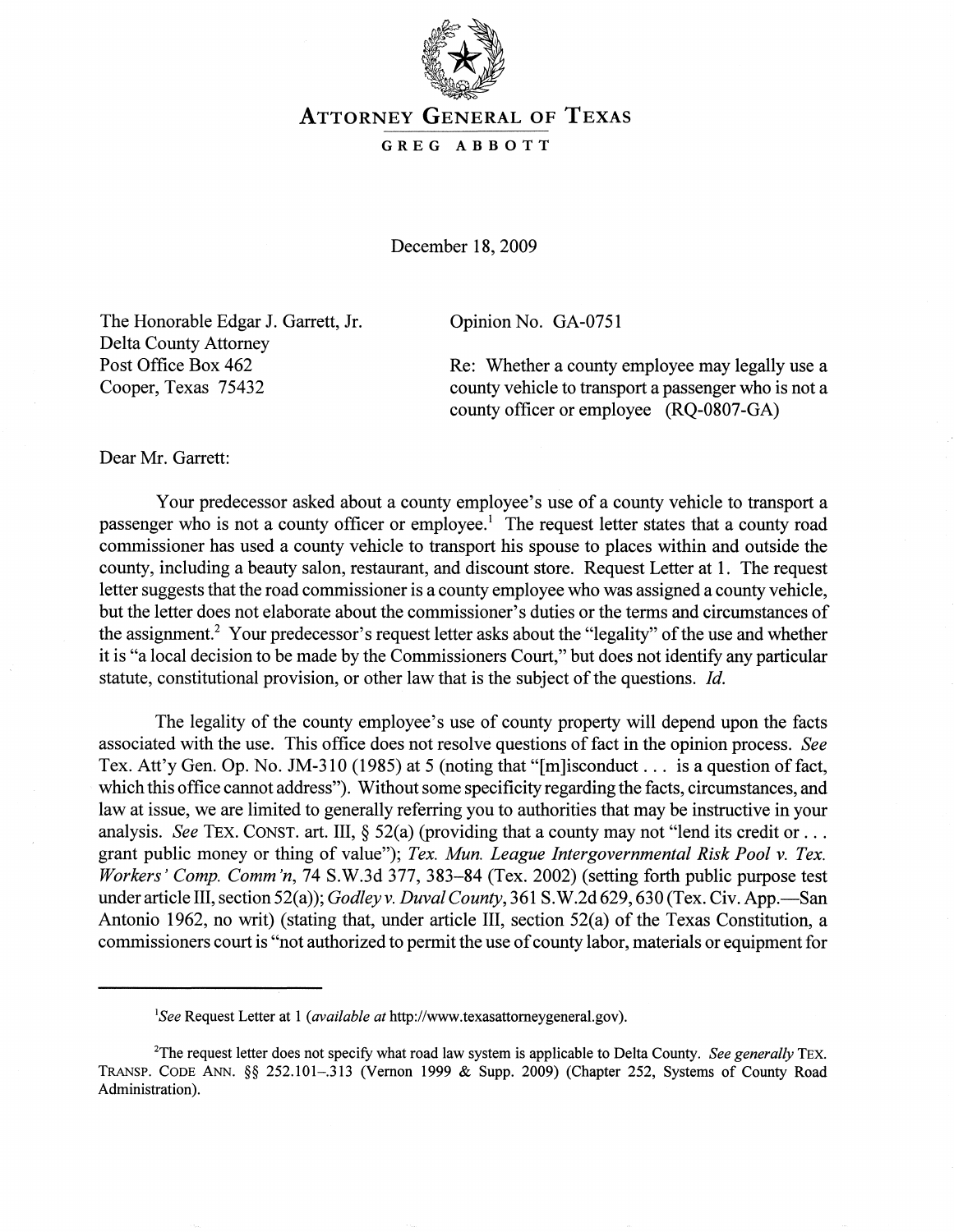other than public use."); *Walker v. City of Georgetown*, 86 S.W.3d 249, 260 (Tex. App.—Austin 2002, pet. denied) (observing that a grant of a thing of value to accomplish a legitimate public purpose is not rendered unconstitutional merely because it incidentally benefits a private interest); Tex. Att'y Gen. Op. No. GA-0721 (2009) at 3 (stating that "[w] hether a political subdivision's [grant] of money or thing of value] comports with the requirements of article III, section 52 of the Texas Constitution is for the governing body of the political subdivision to decide in the first instance"). *See also* TEx. PENAL CODE ANN. §§ 39.01, .02 (Vernon 2003) (prohibiting use of government property by a public servant contrary to agreement, contract of employment, a law, or limitation); *State ex reI. Hightower* v. *Smith,* 671 S.W.2d 32, 35 & n.1 (Tex. 1984) (stating that a charge of official misconduct was sustainable on evidence that private gain was earned through the use of official vehicles); Tex. Att'y Gen. Op. Nos. GA-0480 (2006) at 3 (determining that use of county vehicle by off-duty deputy could be authorized if the predominant purpose is to conserve the peace, H -1089 (1977) at 4-5 (stating that whether public officials may legally allow their spouses or others to travel on state aircraft would depend in part on the particular facts).